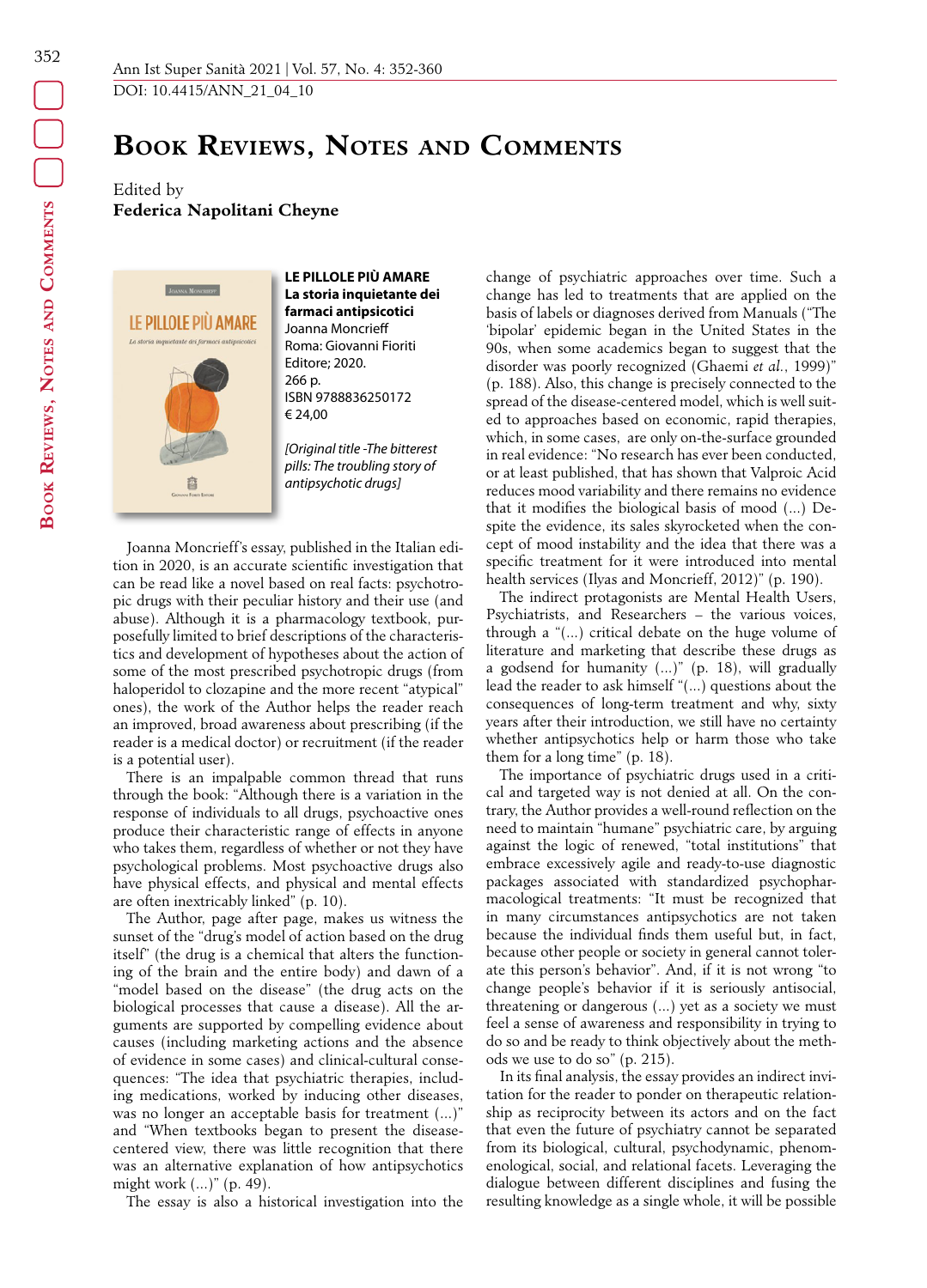to achieve the most effective and efficient "recovery" in Mental Health.

Psychic care aimed at alleviating mental suffering is certainly not a mere and stereotyped application of algorithms or rigid schemes to follow, rather, it is an action that focuses on the very life of the human being: care is a taking care. We must not be distracted by such core mission, whereby "although there is no evidence to suggest that early intervention is responsible for a better prognosis for individuals diagnosed with schizophrenia and psychosis (...) emotional advertising is meant to convince doctors that not starting antipsychotic treatment at the earliest possible opportunity leads people to an empty life and ruin. (...)". An advertisement for a Long Acting Injectable antypsychotic "read: 'prescribe early, because what he/she loses, could lose forever' (...)" (p. 179).

An exclusively quantitative model centered on illness aims to quell mental pain, making it deaf and invisible. As such, it might empty human existence and create humans devoid of pain and its meaning, prompting societies without pain, passive, and at risk of totalitarianism.

The essay does not definite solutions to the reader, but it is a successful solicitation to examine mental health also according to a drug-centered model. As such, it constitutes a valuable viewpoint on the deceptive equivalence between the person and her\his biology and an energizing basis to support an evidencebased, constructive, critical attitude that is mindful of the homologation of behaviors crushed by technicalities.

Extrapolating to the Italian Mental Health model, the reading of this very well translated volume places at the center of the scene those public services that, basing their operations on a bio-psycho-social model, are able to respond to the multiple variables of help demand to offer an effective response even, and above all, to serious mental disorders.

Based on the data released by the recent Report of the Ministry of Mental Health in Italy, the essay could advocate for the continuous implementation and strengthening of the network of public mental health services, which, equipped with suitable resources, must be increasingly able to intercept the youth psychic discomfort that represents a real emergency, lately exacerbated by the COVID-19 pandemic.

Alongside new resources, new forms of collaboration between the territorial mental health services and the universities could contribute to the progressive development of innovative training projects. By giving centrality to public mental health services, these projects could contribute to reducing gaps and promoting global health. Relocating the "person" at the center of the therapeutic scene is an act of defense of democracy and a memory of the future.

> Emanuele Caroppo *Department of Mental Health - Local Health Unit ASL Roma 2 emanuele.caroppo@aslroma2.it*



#### **HOTEL PENICILLINA Storia di una grande fabbrica diventata rifugio per invisibili**

Anna Ditta, Marco Passaro, Andrea Turchi Con testi di Matteo Balduzzi, Luigi Cerruti, Mauro Palma Formigine (MO): Infinito Edizioni; 2020. 255 p. ISBN 9788868614416 € 14,00

*[The story of a big factory that became a shelter for the homeless]*

This is a strange book. It is made of science, of local and global politics, of the past and the present, of large-scale economics and neighborhood solidarity. All these issues are concentrated in one (large) place: the abandoned penicillin factory created after WWII at the Eastern periphery of Rome. It was named Leo – after the Danish company Løvens that licensed the production process, and it was built between 1947 and 1950 by Giovanni Armenise, who acquired the license from another Italian company – Cisitalia, a former car-maker – that went bankrupt soon after the war. Penicillin, the miracle drug, was at the time an Anglo-American monopoly, except for the Danish pharmaceutical company: most of the antimicrobial drug was produced in the USA and UK, and other countries merely filled the vials. The first half of the book – written by Andrea Turchi (a chemist by training, with a passion for history and politics) – details the early history of penicillin in Italy. Drawing on published sources and archival material, the book outlines the trajectory of the molecule and the associated technology, together with the political history of Armenise who, with the help of Danish engineers and technicians, togheter with Italian scientists and politicians, managed to open the "fabbrica" in 1950, when it was inaugurated by the universal symbol of the new pharmaceutical era, sir Alexander Fleming.

To understand in full the history of the Leo, the reader should also remember the greater picture of the introduction of penicillin research and production in Italy. While Armenise was dealing with the Danes to obtain the patent and build the "fabbrica", the director of the Istituto Superiore di Sanità (just a few kilometers from the Leo plant) Domenico Marotta hired the biochemical mind behind the wonder drug: Ernst Boris Chain, the German-born British chemist awarded with the Nobel prize in 1945 for the discovery, together with Alexander Fleming and Howard Florey. For 15 years, the ISS became a global center of innovation in the biochemistry and engineering of antibiotics production, with a research laboratory, a pilot plant and a small factory (built with American aids) to supply hospitals and the Italian Army. Leo and the whole Italian pharmaceutical sector greatly benefitted from Marotta's vision of the ISS as a support to the development of Italian industry. Scientists and technicians from private com-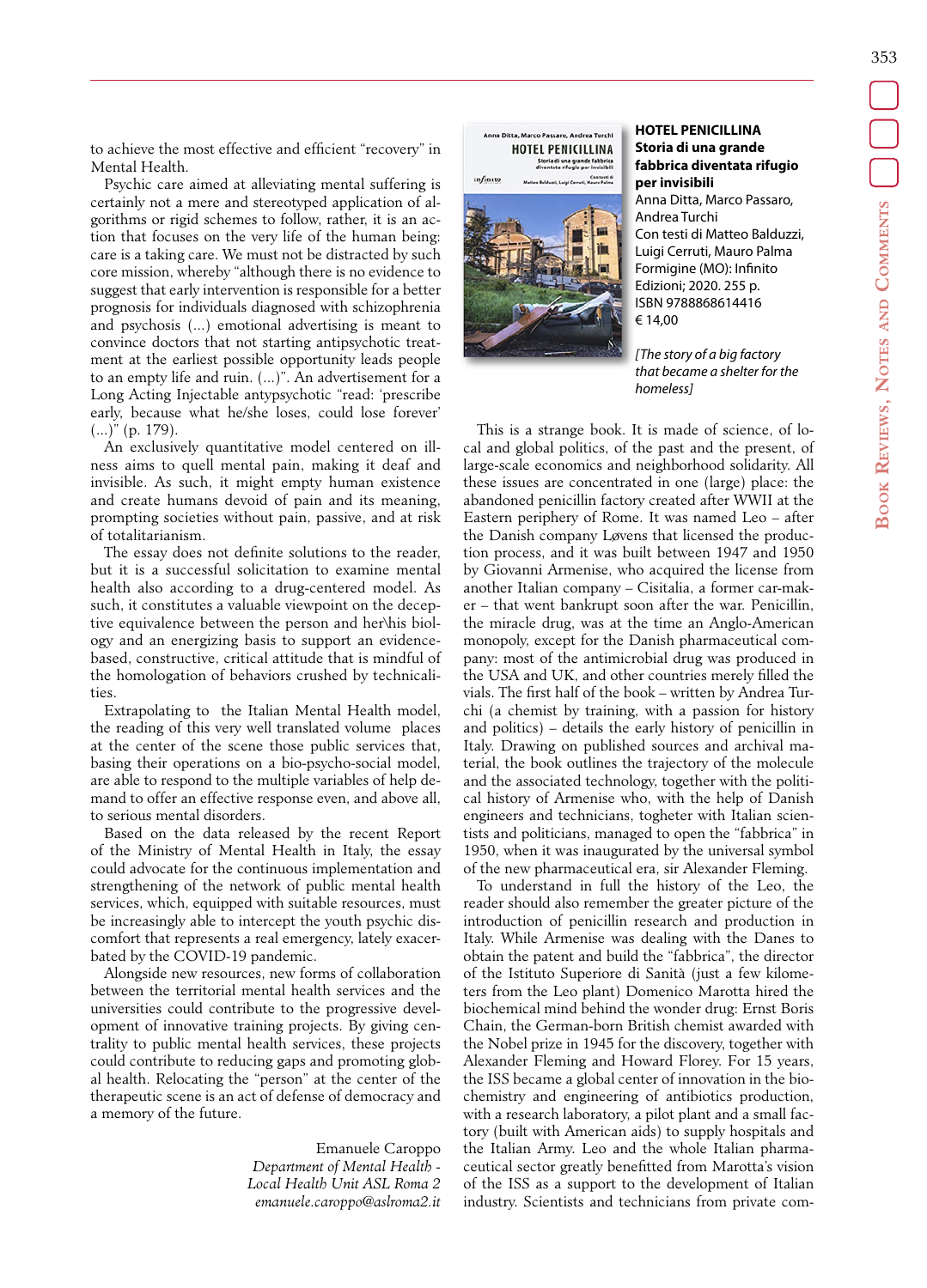panies often turned to Chain and the ISS for help and advice, and international connections (for example, the ISS was a WHO reference center for antibiotics); while the ISS could count on the help of Leo and other companies when special and expensive needs arose. The physical proximity between Leo and ISS was obviously a bonus, with frequent exchanges between the private "fabbrica" and the public establishment.

The narrative of the first half of the book is multifold. Turchi mixes the detailed reconstruction of the techno-scientific history of the Leo (how the fermentation process was gradually perfected, the emergence of semi-synthetic penicillin, etc.) with the history of the area where the factory was built, and the history of the people working inside the factory. Over the years, Turchi developed several connections with former technicians, clerks and engineers of the Leo, and their voices are often heard in the book. They speak not only of the interaction of science, technology and industry, but they also remember an almost forgotten past of working-class pride and paternalistic capitalism. The factory was the core of the area, with hundreds of families living in the neighborhood relying on the Leo as the main source of income, so that the evolution of the company is mirrored by the evolution of the urban context. In the 1970s, the Armenise family leaves the company, and in 1985 the factory is sold to a global player, Smith Kline & French. However, the pharmaceutical market has completely changed, and despite some efforts for innovation, the large establishment is gradually dismantled: in 1987 penicillin production by fermentation is definitely halted, and the buildings are slowly but steadily abandoned as production decreases and scandals sweep Italian pharmaceutical market. The factory finally ended its operations in 2006, and every trace of activity disappears in 2008.

Here starts the second life of the factory, and the second part of the book, written by the journalist Anna Ditta. The immense building became a shelter for dozens of homeless, and some of its structures were predated for scrapping metals, glasses, and whatever could be of some use. The factory, in its decline, followed the gradual failure of industrial development of the area, so that a working-class neighborhood became an underclass district. The Leo factory became a house to many asylum-seekers, immigrants *sans papier*, or simply working poors who could not afford a rent. Once again, the fate of the factory is intertwined to Italian politics: according to the authors, the failure of restrictive immigration policies and the lagging economy led to the birth of large ghettos in hidden corners of most Italian cities, often ending with forced removal of people, as in the case of the Leo.

The book is thus interesting for several reasons: the reader interested in the history of science and medicine will appreciate the pharmaceutical development of an industry in the context of post-WWII Italy; the sociologically versed reader will find interesting insights about the connections between a factory and its urban context; a political reading is also possible, especially when the book deals with the workers' struggles in the 1960s and 1970s, and in its second part about contem-

porary Italian politics. The three authors (with Turchi and Ditta, Marco Passaro contributed to a chapter and shot the photographs documenting the lives of the people living in the "Hotel Penicillina") successfully turned the building of the Leo Penicillina and its trajectory in an interesting and stimulating case study relevant to several academic disciplines. Unfortunately, the factory is now a ghost haunting the surrounding area, a decaying monument that reveals more of the bleak present than of the great past.

> Mauro Capocci *Dipartimento di Civiltà e Forme del Sapere Università degli Studi di Pisa, Pisa, Italy mauro.capocci@unipi.it*



## **PICCOLI PICCOLI. Storie di neonati nell'Italia di oggi**

Mario De Curtis, Sarah Gangi Roma: Laterza; 2021. 184 p. € 16,00

*[Little little ones. Stories of newborns in Italy today]*

Mario De Curtis and Sarah Gangi have been working together for a long time in the Neonatalogy and Neonatal Intensive Care Unit (NICU) of the Umberto I Polyclinic in Rome, Italy. The former is a neonatologist, who was head of the NICU and full professor of Pediatrics at the University of Rome La Sapienza; the latter is a psychologist and psychotherapist, in charge of the Psychology Service in the same structure. After years of work in such a delicate and complex environment, they decided to share with a wider audience both the passion needed to face its daily challenges and the lessons they have drawn, on a professional and human level. They did this mainly by writing two books: the first *Voglia di vivere. Storie di piccoli guerrieri*, published in 2015 by Hoepli, and the one in review here, *Piccoli Piccoli. Storie di neonati nell'Italia di oggi,* published this year, 2021, by Laterza.

Through seven different stories of newborns and of their parents and families, the authors bring us into what they call the "microcosm" of NICU and illustrate some complex medical problems (by definition in a neonatal intensive care!), the challenging social background that often accompanies them and the related ethical dilemmas.

The book unfolds on two parallel levels, according to the different professional specializations of the two authors.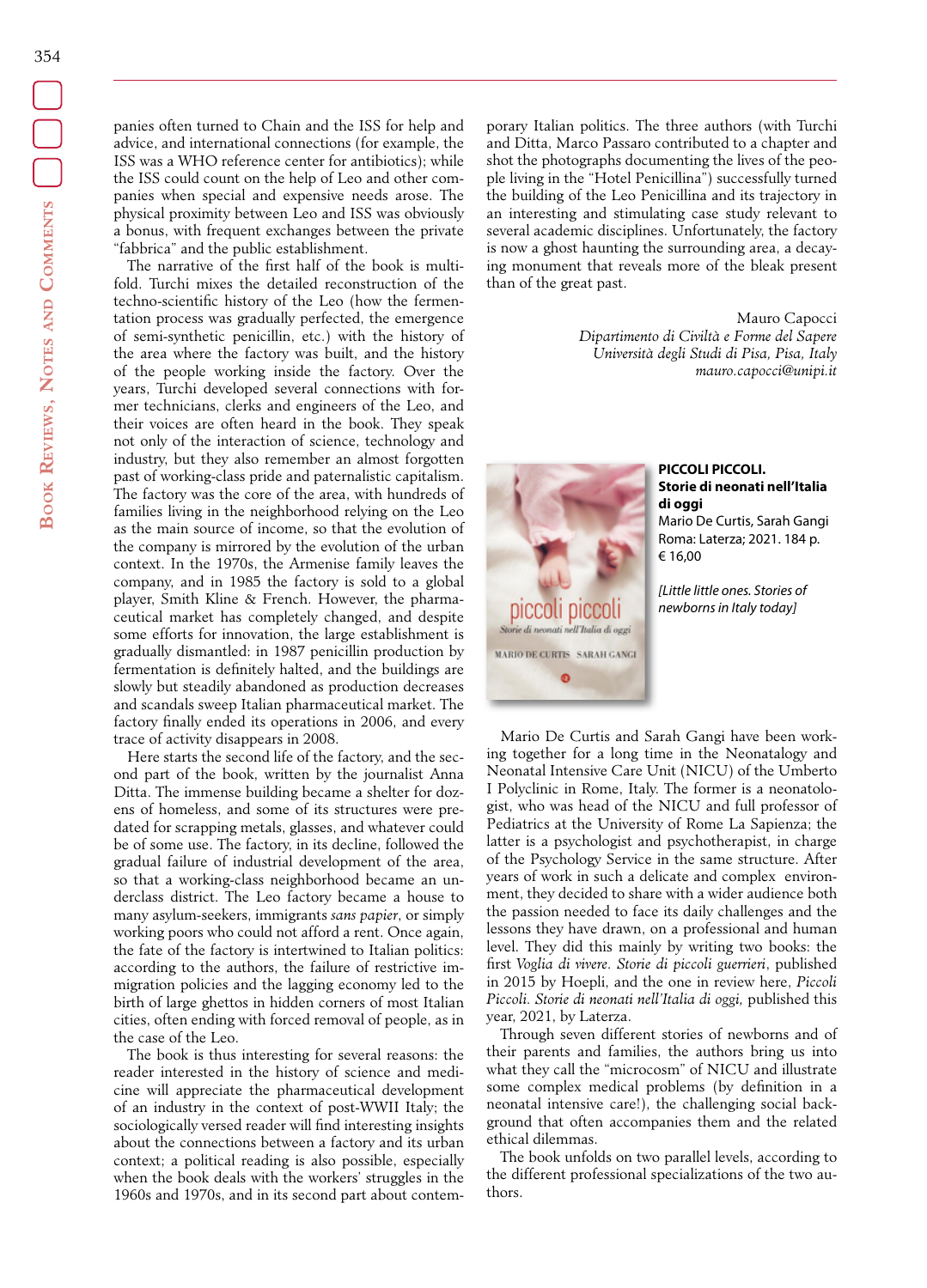355

For each of the stories told, at first Dr. Gangi takes us inside the ward and vividly recreates the difficulties and the emotions that the families involved and the health personnel face on a daily basis. The result is a competent and empathic portrait of every single situation.

Then follows Professor De Curtis, who offers the medical background of the story, the related health care aspects, and gives, whenever necessary or useful, the epidemiological framework of reference. He often broadens his description by touching delicate issues, whose common thread is the fragility of the newborns and their dependence on the choices of adults – aspects with which De Curtis became well acquainted during his long tenure within the National Bioethics Committee.

All the stories told are examples of situations that recur in the hospital practice involving premature babies. The authors' desire is to offer parents, who might unexpectedly face difficulties with their newborn kids, a little perspective to feel less alone, and to help them find the energies that the situation requires, however unobtainable they might appear.

What remains after reading this book is a choral image of the NICU microcosm, involving infants and their families, the health personnel, doctors and nurses, who fight every day together with premature babies to get them out of the emergency. We are outside this microcosm, blissfully unaware of it, but we could be thrown inside it, utterly unprepared. And this is a good reason for reading this book.

Antonia Stazi *Istituto Superiore di Sanità, Rome, Italy antonia.stazi@iss.it*

C)

Bollati Boringhieri

**REALTÀ** Mario De Caro Torino: Bollati Boringhieri; 2020 p. 128. ISBN 9788833928074. € 13,00 *[Reality]*

In this little book that once would have been deemed as "golden" for the outstanding clarity and the unparalleled lucidity of its argumentation, Mario De Caro faces the most philosophical and at the same time the most common-sensical problem, that of reality. His main assumption is tantamount to maintain that "no one has succeeded in convincingly demonstrating that we can give up the idea of a reality independent from us, that is, the idea of an internally structured reality even before the mind gives it a conceptual framework" (p. 14).

De Caro has multifariously collaborated with some exponents of the so-called new realism (such as Maurizio Ferraris and Markus Gabriel), but this book does not represent a sort of manifesto of that philosophical standpoint: it is rather a defence of a naturalistic perspective on reality. In the first chapter, the author, starting from the general scepticism that characterized most of the philosophers of the last decades of the twentieth century about the idea of reality, observes how, apart from two important exceptions such as Karl R. Popper and John Searle, authentically realist options were to be found almost only in Australia, so much so that in the ocean of anti-realism those who could be defined as the "marsupials of philosophy" found themselves swimming in the opposite direction, with great difficulty. Anti-realism found its champions both among the eminent philosophers of the Anglo-Saxon tradition (like Davidson or Feyerabend), and among the so-called continental philosophers (from Foucault to Gadamer).

Moreover, none of these philosophers went so far as to explicitly deny the existence of an extramental reality, but rather maintained that it was impossible to understand it as something already given, as if it were pre-packaged independently of the structuring of the categories of mind and language. Without them, reality would be unstructured and amorphous. This point of view had then led to the rehabilitation of various traditional forms of anti-realism, from nominalism to phenomenalism, from classical idealism to radical empiricism, ending with more or less pronounced forms of scepticism, often declined with disguised clothes (postmodernism, "weak thought" or deconstructionism)<sup>1</sup>.

However, De Caro observes, just as in the last act of Mozart's *Don Giovanni* the Commendatore's ghost appears to remind us of those truths that cannot be erased, so in recent years reality has once again firmly

<sup>1</sup> Even a historian of science like Thomas Kuhn defended a rather radical relativism, according to which we live in a world determined by the paradigms of the dominant sciences: our world, or rather the Galilean world, differs from the Aristotelian world because a body oscillating above us is a pendulum, whereas for the ancients it is only a body tending towards its *locus naturalis*. And even Hilary Putnam, along with the seemingly distant Gadamer and Davidson, came to argue that it is impossible to speak of a world without the participation of the mind or of reality data presupposed to the mind and not interpreted. Putnam, in the phase in which he defended the so-called internal realism, argued that it is the mind and the world, jointly, that generate the mind and the world, in a "transitive" way, so to speak, as Spinoza would have said; there cannot be, therefore, a "ready-made" world, without the participation of our intuitive and cognitive functions. In a not dissimilar vein, the American philosopher Richard Rorty, in an epoch-making book entitled *The Philosophy and the Mirror of Nature* (1979), argued that external reality is always shaped by our conceptual framework. Given the impossibility of standing outside our conceptual apparatus to understand what reality really is before it is conceptualised, we cannot form any noncontradictory representation of a reality that pre-exists in our minds. From Rorty, bridge-builder between analytic philosophy and continental philosophy, the passage to postmodernism, deconstructionism and weak thought is short: these conceptions are characterised precisely by the explicit denial of the idea of an independent objective reality, in the name of the thesis that it makes no sense to speak of a prelinguistic reality.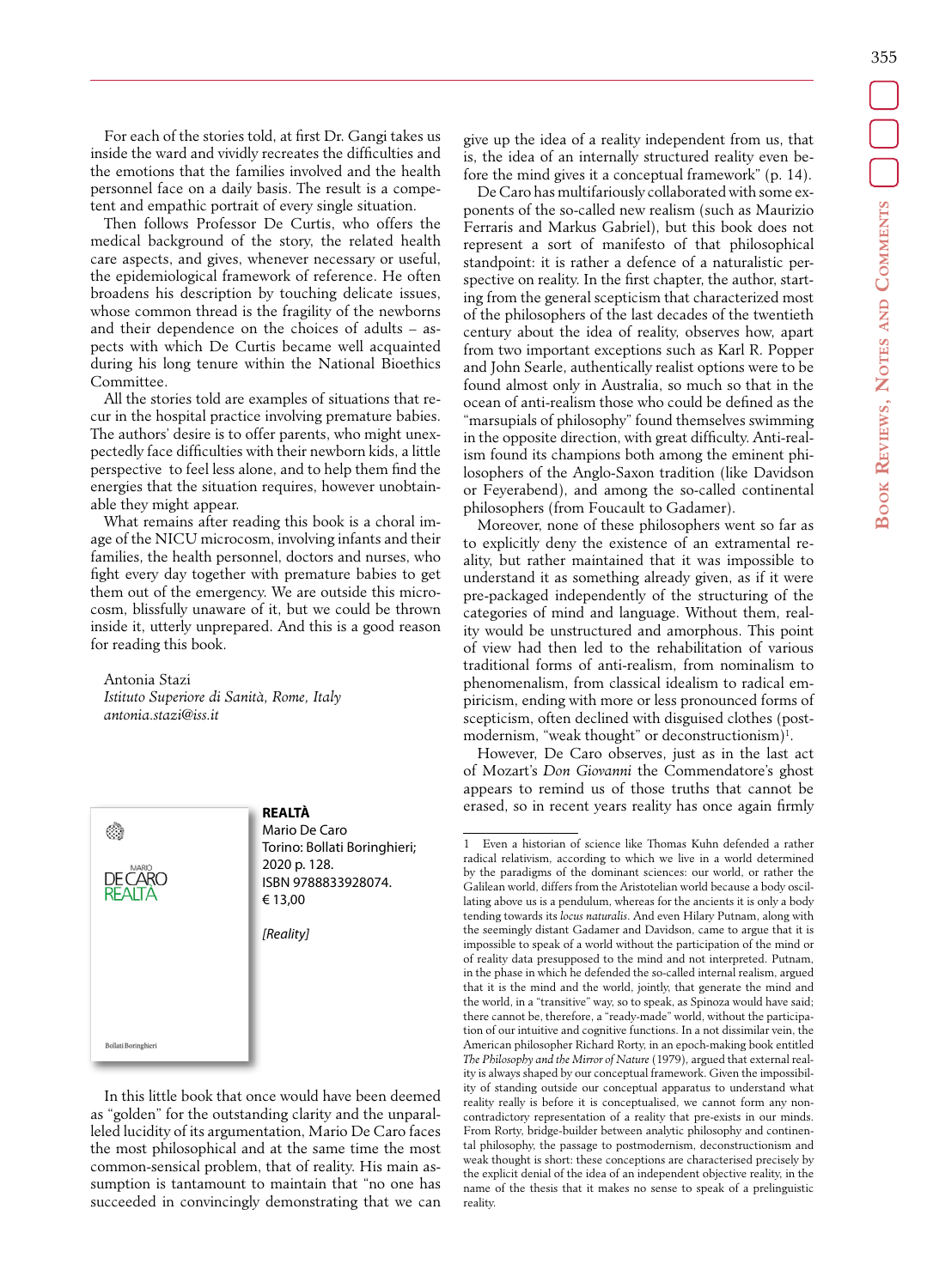and decisively occupied the philosophical scene, so that the number of philosophers who call themselves realists has been increasing, both within analytical philosophy and continental philosophy. The marsupials, far from being an endangered species, have returned, with their realism, to occupy the philosophical continents.

But De Caro does not intend to prepare a survey of the new realist philosophies, but rather to give a convincing answer to the questions that arise once the correctness of the realist point of view has been assumed. Here is a brief overview: 1) Should we rely more on the senses or on what science tells us about the world as a parameter for making judgements about external reality? 2) If the answer were to assign more value to science, how would we cope if the various scientific disciplines talk about entities that cannot be perceived either with the senses or with instruments that amplify the senses (such as telescopes or microscopes)? 3) Do colours, sounds, smells – i.e. what the tradition from Galileo to Locke called secondary qualities and which, on the basis of the testimony of the senses, seem to us to be located in the external world – really exist outside us or are they projections fashioned by our mind? 4) Apart from material objects, do non-material entities such as disembodied minds, numbers, missing acts and universals exist? 5) Do unobservable entities in physics, such as electrons or black holes, exist objectively or are they merely theoretical constructs with an "economic" value, as Ernst Mach once claimed? 6) In the non-hard sciences, do collective entities, such as multinational corporations, exist as independent entities that are responsible for their actions, or are they fictitious entities that, precisely because they are fictitious, cannot be held responsible for what seems to everyone to be happening because of their intervention? 7) What status of reality do mental illnesses have? Are they cultural constructs or pathologies objectively located in the biological world? 8) Are moral and aesthetic judgments able to identify objective aspects of reality or do they have a merely subjective status? 9) Does time exist as we think it does or is its nature entirely illusory, as even some physicists claim? 10) Do causal phenomena really exist in the world or is causation a mere projection of our mind?

For De Caro, all these questions can only be plausibly answered once it has been determined which is the best form of philosophical realism available today. De Caro, moreover, starts from the hypothesis that no serious philosopher has ever been completely realist or completely anti-realist2 . Therefore, the author argues that

all attempts to solve the problem of realism are a matter of degree: for him, it is a matter of assessing which doses of realism should be adopted on a case-by-case basis, specifying which entities are real with respect to the various fields.

However, there are at least two basic forms of philosophical realism:

1. Ontological realism, whereby certain kinds of things are real, whether they are concrete entities (the computer I am writing with, the table, the Alpha Centauri double star or Woody Allen), abstract entities (disembodied minds, numbers, aliens and the Schumann cello concerto I am listening to) or properties (the red being, goodness and free will), events or processes (the Big Bang, transubstantiation and the Middle Ages). These theories can go so far as not only to affirm the reality of the external world as a whole but also to determine in what sense time, including the future, or space, as a container of entities, according to Isaac Newton, is real. Two parallel questions then arise: whether something really exists, or, if it does, whether it exists independently of the minds that think it up. The first question is usually asked of atoms, and the second is asked of colours.

2. Epistemological realism. According to the proponents of this conception, there are facts that go far beyond our ability to verify them. Let us imagine that it is true, for instance, that there are no life forms in the universe outside the solar system. This clearly seems to be a fact that cannot be definitively ascertained, because it would imply the possibility of scouring the entire universe, which is beyond the reach of today's technologies. An anti-realist might object that this is a fact that can be ascertained under "ideal epistemic conditions", i.e. without spatio-temporal constraints placed on the knowing subject. In turn, then, the epistemological realist might reply that accepting such a possibility would mean appealing to a "divine" point of view, a hypothesis that is little considered today even by believers.

De Caro deals especially with the first form of realism (p. 19), ontological realism, assuming, however, that in all serious philosophical theories elements of realism and anti-realism are combined. For him, the two basic forms of ontological realism are (a) ordinary realism, which attributes reality exclusively to entities we can experience, whether directly (through introspection or the senses) or indirectly (by means of instruments that extend the reach of the senses, such as microscopes and telescopes), and (b) scientific realism, i.e. the conception according to which the world contains only those entities and events (both observable and unobservable) that the natural sciences are able to describe and explain. According to a version of this perspective that was already called physicalism in the Wiener Kreis, physics becomes a fundamental science, because all other sciences are reducible to it: in this perspective, therefore, physics delimits in principle the whole of our knowledge and ontology.

<sup>2</sup> Not even the Austrian Alexius Meinong, perhaps the most radical of realists, attributed to the round square a real existence, but if anything a hypothetical existence. Or Bishop George Berkeley, champion of anti-realism in the form of subjective idealism and defender of immaterialism: he became a convinced realist when he discussed the divine mind. As Benedetto Croce had already argued, in his somewhat oldfashioned prose: "not even Berkeley, by denying matter, denied reality, which was for him the will and reality of God; and for Hegel the Idea was not mere knowing, but the unity of knowing and willing, capable of producing the sun, the earth and the other stars, and executing the programme of all the seven days of creation; and, even for the most vacuous of today's idealists, the act they call the act of thinking is more than the act of knowing, so that they fall, if ever, into mysticism or ir-

rationalism or phenomenism, but not into 'solipsism', which is a bogeyman of something that no one has ever seriously thought of proposing and supporting" (*La Critica*, 1937, 35, p. 153).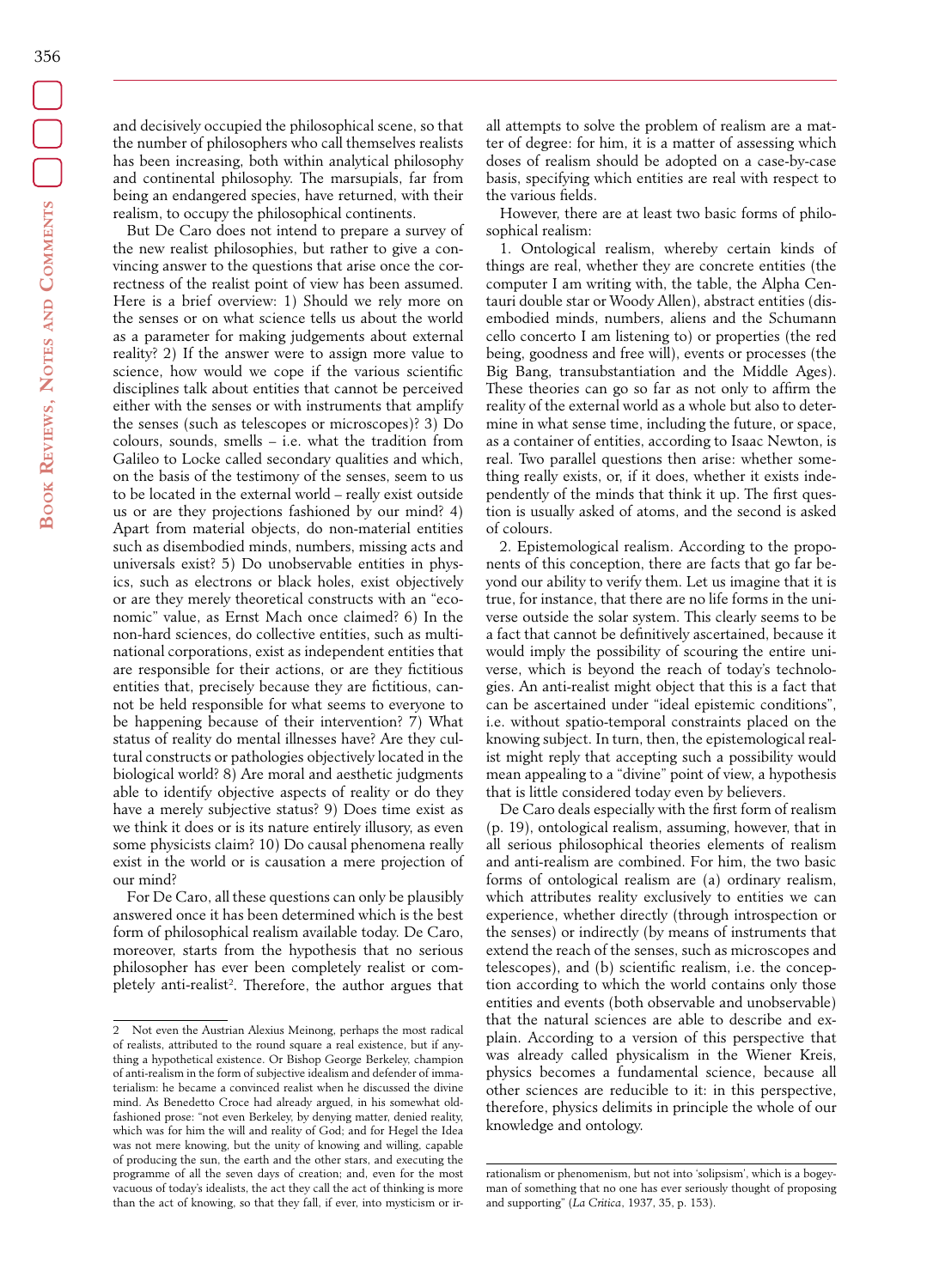357

De Caro turns to be rather sceptical about the possibility of admitting the reducibility of biology and biological taxonomy to physics and physical taxonomy (p. 19). In his view (which he shares with his colleague David Macarthur), evolutionary biology, for example, aims to provide a causal explanation for a highly specific sequence of *actual* historical events. It is not concerned about laws for a *possible* sequence, but about historical events that are represented by the evolution of single organisms under determined circumstances. But the same is true of physics itself, if we look at cosmology, that aims at describing the actual development of the universe, i. e. another specific sequence of historical events. Another biological example that could fit this standpoint is represented by the Mendelian genetics, insofar as it involves predictions through statistically discovered patterns of phenotypic variations in populations of biological entities. Furthermore, in the philosophy of biology we can find the supporters of final causes (the so-called teleosemanticists, biomedical Nobel laureate Jacques Monod, Fred Dreske, Garrett Millikan), who have variously endorsed the irreducibility of biological functions to the entities of physics or chemistry. According to these scholars, biology provides examples of authentic scientific explanations and predictions that don't necessarily become general laws of nature. Therefore we are obliged to recognize the failure of the deductive-nomological conception of science in some fields of investigation: if we recognize biology as an autonomous science we can go on in the process of liberalizing the philosophical conception of the sciences within a naturalist perspective. And De Caro stresses this standpoint when he deals with ethics: it can be argued that moral properties are reducible to non-moral natural properties, but it does not necessarily imply that the property of a certain action to be good, for example, could simply mean that that action conforms to a system of instructions – hardwired into our brains by virtue of natural selection – that results in a benefit to humanity. Moral properties can be studied by the natural sciences, but not identical to some nonmoral property: that is, they are natural properties of a specific kind (p.  $47$ )<sup>3</sup>.

De Caro then undertakes extensive historical excursus that take us first of all to the time of Galileo: the great scientist is seen as a defender of the Platonic theses, i.e. of the idea that it should be mathematics to determine the ontological sphere, as the Platonists claimed, and not perception, as the Aristotelians claimed: for him the ontological and epistemological primacy belongs to physics. According to physical-mathematical Platonism, there are only physical properties, the nature of which is intrinsically mathematical and, more precisely, geometrical4 .

De Caro eventually arrives at a form of "liberalised naturalism", which admits the existence (and necessity) of a plurality of keys to access a reality that is irreducibly complex and varied<sup>5</sup>. In order to demonstrate the feasibility of such a path, he dwells on a subject that is very dear to him, namely that of free will (which Hume called "the most controversial question that philosophy and science have to face"). He first discusses some common misconceptions (such as the idola of Baconian memory), which are frequently found in discussions on the concept of free will or freedom of the will and which risk leading any discussion into an impasse. He then analyses the two main current challenges to the concept of free will, the neuroscientific deterministic one and the epiphenomenalist one.

According to the former, our behaviour is entirely determined by factors beyond our control so that free will is impossible. To support this thesis, reference was once made to physics (whether Newtonian mechanics or the theory of relativity) or to social sciences such as sociology and anthropology (in their deterministic versions centred on the notion of social and cultural context). Today, genetics and neuroscience are preferred, in their more deterministic declinations. The latter emphasises the discrepancy between the (explanatory) motives that the subject adduces to explain his actions and the unconscious motivational factors (i.e. the real causes) that would actually determine the actions themselves. In this case, there would be conditions in which, beyond appearances, conscious states would not be causally relevant in the generation of actions: the consequence is that, at least in some cases, the conscious mind would not have causal powers, i.e. it would be epiphenomenal. This thesis would also put out of play the classic compatibilism, i.e. the classic conception developed by Locke, Hume and Leibniz according to which determinism is, at least in part, reconcilable with free will

Another interesting point is the challenge set up by the so called mysterianism (p. 65). In fact, we have, on the one side, philosopher who contend that the features of the manifest image of nature have a place in the world as it is described by natural science and want

<sup>3</sup> These versions of realism can then be combined with a third version, which is more sophisticated from a philosophical point of view, although unfamiliar to non-philosophers: this is realism with respect to abstract entities (i.e. entities that by definition cannot be located from a spatio-temporal point of view, such as universals, numbers, sets, species and meanings): realism with respect to these classes of entities is often labelled "ontological Platonism", because it can be compared in many ways to Plato's so-called "theory of ideas". According to this form of realism, abstract entities exist independently of the concrete exemplifications that occur in the space-time continuum. For example, the species Canis lupus exists as an abstract entity beyond its individual concrete exemplifications, such as my neighbour's German shepherd or the dog-actor playing Commissioner Rex. Similarly, according to ontological Platonists (e.g. Gottlob Frege), the meaning of the utterance "Greenland is an island" exists independently of the concrete manifestations of that utterance (and of similar utterances in languages other than Italian).

He then dwells on Husserl, according to whom phenomenological investigations prove that the only real world is the "life-world" (Lebenswelt): this is the world of human experience, in which secondary values and properties are real. It is the "forgotten foundation of meaning of natural science". Scientific concepts become mere idealisations with practical ends, such as measurement and prediction, without referring to real entities. From this perspective, science must be interpreted instrumentally, i.e. in ontological and anti-realistic terms.

<sup>5</sup> He does not forget to compare his position with the one of some authoritative contemporary analytical philosophers, such as van Fraassen (for whom he uses the felicitous label of "constructive empiricism"), Quine, and Putnam.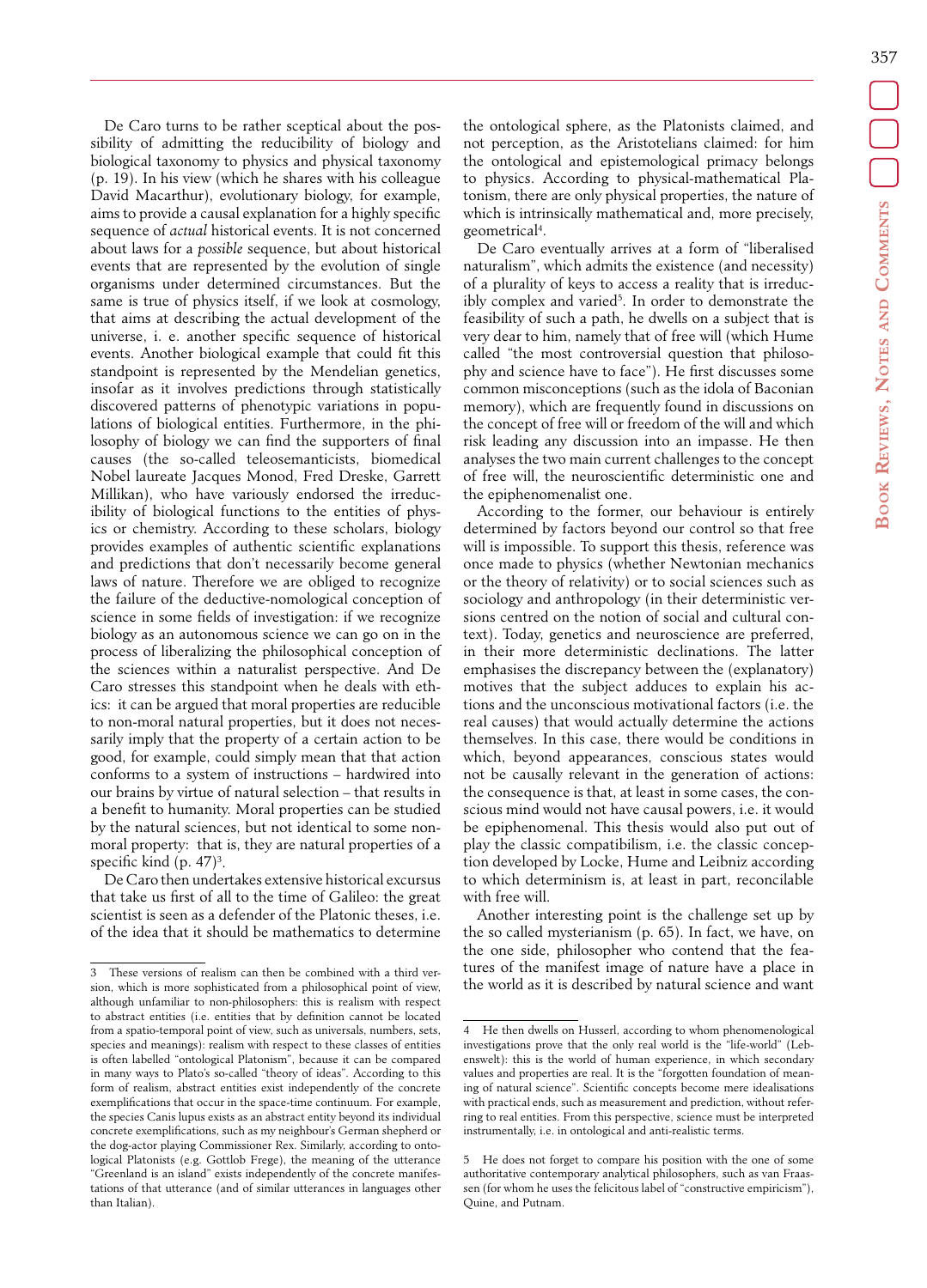those features to be reduced to scientifically acceptable ones. Others, instead, argue that these features are mere delusions and, consequently, should be taken away from our ontology. The two ontological choices, i.e. reductionism and eliminativism are deemed by others as something between the devil and the deep blue sea, that is both equally unpleasant or not convenient. Consequently, they opt for 'mysterianism', the view according to which we cannot renounce the naïve and non-scientific features of the manifest image even if we are not able to understand the ways (which certainly exist) in which they could be reduced to the scientific ones. De Caro thinks that mysterianism is only a way to explain away the problems, without providing any solution: in the last analysis, reductionism, eliminativism and mysterianism fail in their own so that the best tenet is that the scientific image and the manifest image of the world are essential and mutually irreducible but not incompatible with each other, as only a genuine philosophical outlook can highlight. That's why it is absurd to give credit to some scientist that sentence philosophy to death, just because are simply philosophizing on their own without having the appropriate tools to do so. And this is an error symmetrical to that of philosophers – still quite numerous, unfortunately – who claim to discuss scientific issues without having the slightest idea of what they are talking about (p. 78).

At this point, according to De Caro, it is necessary for philosophy and science to proceed jointly, each according to its competences and prerogatives, in order to find a space in which it is legitimate to speak of free will: for him, this is exactly the perspective of liberalised naturalism that allows human beings to be considered, at the same time, as free agents and as natural entities. In the first sense, we belong to the normative sphere of the space of reasons; in the second sense, to the sphere of natural legality: only a poorly justified scientistic metaphysics can lead us to think that there is one explanation that is more correct and fundamental than others. There are cases in which we must resort to the explanations proper to the natural sciences; then we will gradually move on to the level proper to the human and social sciences; and finally we will arrive at the level of normative explanations. As Hilary Putnam has written, there are "as many kinds of cause as there are senses of 'because'".

Why to suggest such a book to the biomedical audience? Cognitive sciences with their increasing association with neuroscientific approaches and the relevance of neurodegenerative diseases in our Western aging population find a cross-pollinating relationship, e.g. on p. 71, where brain scientists melt with philosophers. The problems of language, the pathophysiology of communication and their "mystery" are presented under a Chomskyan perspective. In the paragraph "Problems of scientific realism", reductionist straitjackets are concisely reviewed beyond Descartes and Kant. The most provoking point could be "the mistake of the neuromaniac", the average scientist who brandishes theories and neuroscientific experiments to reinforce with weak evidence his feeble tenets and arrogant statements (p. 98). Libet's electro-encephalographic experiments and their

reflection on awareness do represent another intriguing challenge.

The author, Mario De Caro, full professor of moral philosophy at University Roma Tre, has also been holding a course in Boston (USA) for several years. He recently participated into a series of joint seminars at ISS, in collaboration with the Accademia Nazionale dei Lincei and the Imperial College, London, on the issue of community and health. This agile contribution may indeed provide a lively interaction between biomedicine and the humanities.

> Teodosio Orlando *Università degli Studi Roma Tre, Rome Italy [teodosio.orlando@uniroma3.it](mailto:teodosio.orlando@uniroma3.it)*



#### **COME PENSANO LE FORESTE**

Eduardo Kohn Prefazione di Emanuele Coccia Milano: Nottetempo; 2021 439 p. ISBN 9788874528943 € 20,00

*[How forests think: Toward an anthropology beyond the human]*

### **A PIEDI NUDI NEL VERDE Giocare per imparare a vivere**

Albertina Oliverio, Anna Oliverio Ferraris Milano: Giunti; 2011 223 p. ISBN 978-88-09-76624-2 € 10,00

*[Bare foot in the green: Play to learn how to live]*

An emerging research sector, with an exploding variety of biomedical studies and analytical approaches, deals with the beneficial effects of spending the entire lifespan in a natural environment, or at least within an ecological niche characterized by a sufficient amount of naturaltype stimuli, those enough to trigger appropriate mental and bodily reactions. Experience of a natural environment is relevant during infancy. During such sensitive or critical periods, the developing brain is prepared to be moulded by stimulus sets of a sufficient complexity.

In general, it is suggested that environment characterized by scarce natural stimuli, a variety of unnatu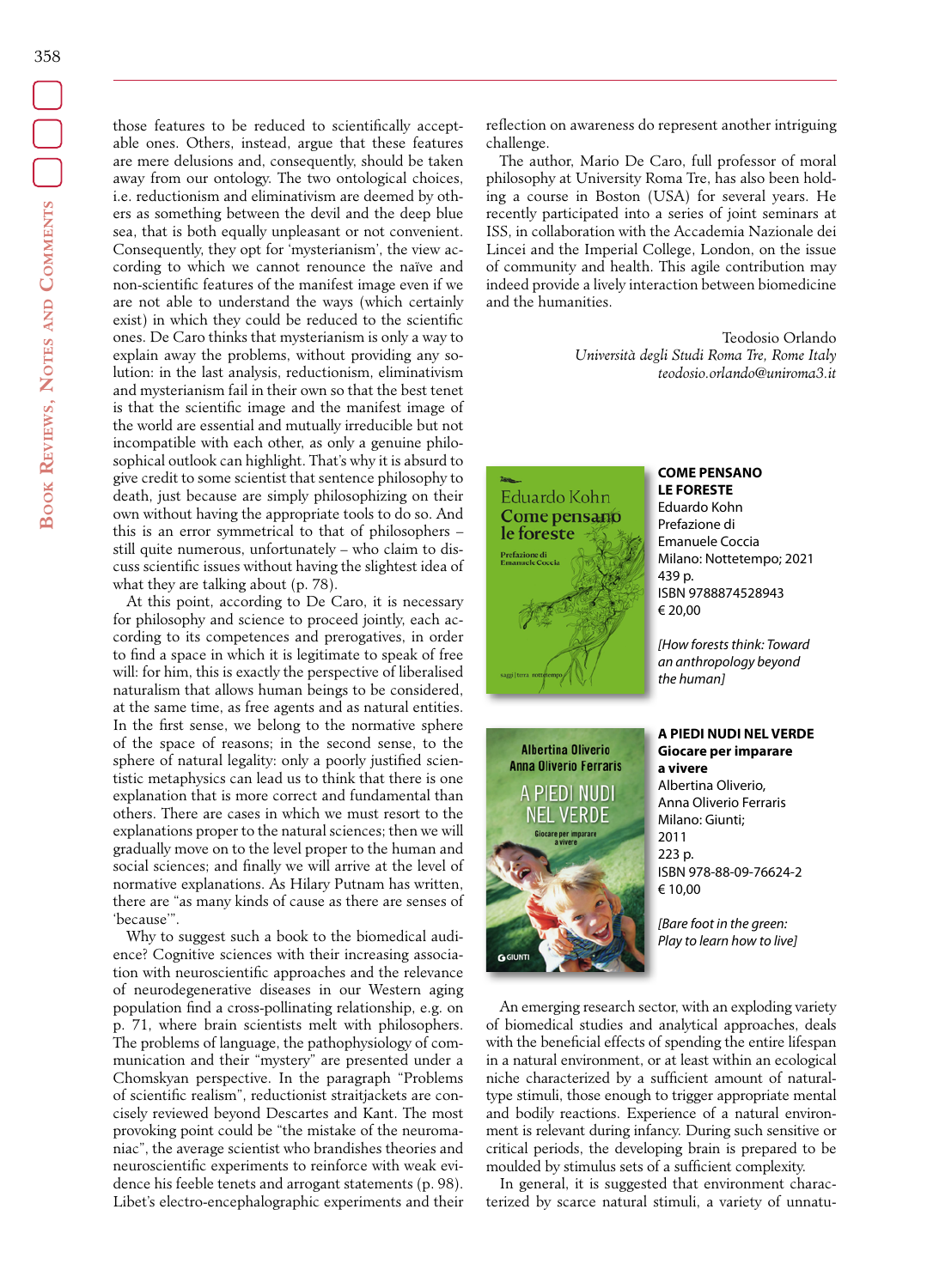ral stimulus sets, or stimuli which for frequency and\or duration are far from those expected by *Homo sapiens*, might not support wellbeing and resilience. Even exposure to plant essence or walking under a tree canopy covering reportedly ameliorate psychophysical discomfort. Vulnerable patients are a particular target.

Very recently, the policy paper for the G20 "Mental health" included this statement, formally inspired by the UN Environmental Programme: "Environmental issues should not be neglected, given that factors such as pollution, climate change, and ecosystem degradation negatively impact mental health" (*[COVID-19 and the](https://www.salute.gov.it/portale/documentazione/p6_2_2_1.jsp?lingua=italiano&id=3124) [need for action on mental health 2021](https://www.salute.gov.it/portale/documentazione/p6_2_2_1.jsp?lingua=italiano&id=3124)*, pag. 2, par. 1).

The volume by Kohn (a recognized anthropologist interested in climate change effects based at McGill University, Montréal, awarded the Gregory Bateson Prize in 2014 for this present book) is an elegant, sometimes poetic narration about a kind of individual (the ecology of selves) ecology, an "aboutness" which reveals a generalized *telos* which initiates with interhuman relationships to eventually delineate an interactive creative effort which envelops and permeates all the living organisms: where the local human populations have spent, are spending, and will spend their existence?

"Distributed selfhood" is a central concept here (p. 210), as "The ecology of selves" (p. 156). In fact, One health is a third Millennium revelation in contemporary biomedicine [1-4].

In the Kichwa population (inhabiting the Ecuadorian forests around Àvila), the *kawsanguichu* greeting sounds "Are you still alive?" (p. 80). Such a bonding, empathic ceremony is the occasion for Kohn's reflections and speculations about the inevitable networking which envelopes all the living beings that populate the forest. The paragraph "Of and into the world" again represents a pivot for elegantly disentangling the subtle, yet very robust bond between all forest inhabitants, as a generalized approach explaining the difficulties to maintain a decent level of wellness in a variety of anthropogenically-modified contexts. The urban, inner cities well represent a special case, not rarely hitting the psychophysical equilibrium of people, in particular in the case of vulnerable subjects with a biography of mental suffering.

Dogs seem indeed a special case. Dreaming dogs, dogs warmly empathic with forest humans, dogs predated by jaguars. "The canine imperatives" (p. 252) represent "a delicate interspecific negotiation". The neuroscientific approaches by Terrence W. Deacon, an author of paramount importance or human brain evolution, embedded in a narrative, fluid text, reveal a truly original perspective.

The interaction of the human mind in those forest population is not at all limited to humans. India rubber and especially "green venoms" extracted by local plants all represent a complex network of survival, maintained in equilibrium by an intricated ensemble of living "Like traders, Amazonian dolphins congregate at the confluence of rivers".

Kohn based his essay on four years of field research in one of the world's most complex forest ecosystems. As the author recalls in the fascinating concluding chapter, the main objective of this complex essay is to build an anthropology "beyond the human" that includes the possibility of thinking with images beyond the semiotic mode of human thought. In the ecology of the Amazon rainforest the complexity of the relationships between all living beings and their interdependence put into action a "thinking mind" endowed with harmony and inclusive of the phyletic history of each living species. A food for thought perhaps for those eager of understanding the healing power of nature on the human mind.

The nice, little essay by Oliverio (Associate Professor of Logic and Philosophy of Science, University of Chieti) and Oliverio-Ferraris (Full Professor of Developmental Psychology, Sapienza University of Rome) starts with an apparently trivial consideration, i.e., that until a few decades ago our cities provided open spaces where children could freely meet and play. Green zones, streets, squares. It was indeed sufficient to go down to the courtyard or to go out from home to find playmates. Then, slowly but inexorably this picture mutated and a variety of social and "green" stimuli evaporated for the subsequent generations. Natural times and developmental times (p. 22) are implicitly suggested along the text. The volume enlists some reflections on the actual dangers for urban children by the well-known British architect, town planner and anarchic thinker Colin Ward. Charles A. Lewis, author in 1996 of *Green nature, human nature* is present along with Maria Montessori and John Dewey (p. 128). Proposals to regularly cordon off some streets to allow children playgrounds or outdoor kindergartens or forest kindergartens are already a reality, mostly in selected areas of Northern Italy or around Rome (Ostia). Such a selected, yet wide, series of readings make this book a quite excellent introduction to the matter. A few agile schemes (list of commonest urban pollutants, Natural elements for outdoor play activities, etc.) represent a very useful complement.

Chapters and paragraphs summarize "Bird fountain and tv laboratory", "Naturalistic mind", "Attention deficit or deficit of nature?", "Play: evolutionary advantages, Hidden significance", Green cities and transition towns". They all touch relevant and emerging issues, stimulating readers of different sectors to elaborate on.

These, and similar books, may profitably attract professionals interested in both children and\or adult mental health as well town or hospital planners, architects, municipality, or citizens worried by the increasing loss of urban biodiversity and local and global change of the environments where they spend their lives. It is likely that new lines of research will be launched, therefore young investigators could benefit from considering those two and similar books.

Gemma Calamandrei, Enrico Alleva *Centro di Riferimento per le Scienze comportamentali e la Salute mentale, SCIC Istituto Superiore di Sanità, Rome, Italy enrico.alleva@iss.i*t